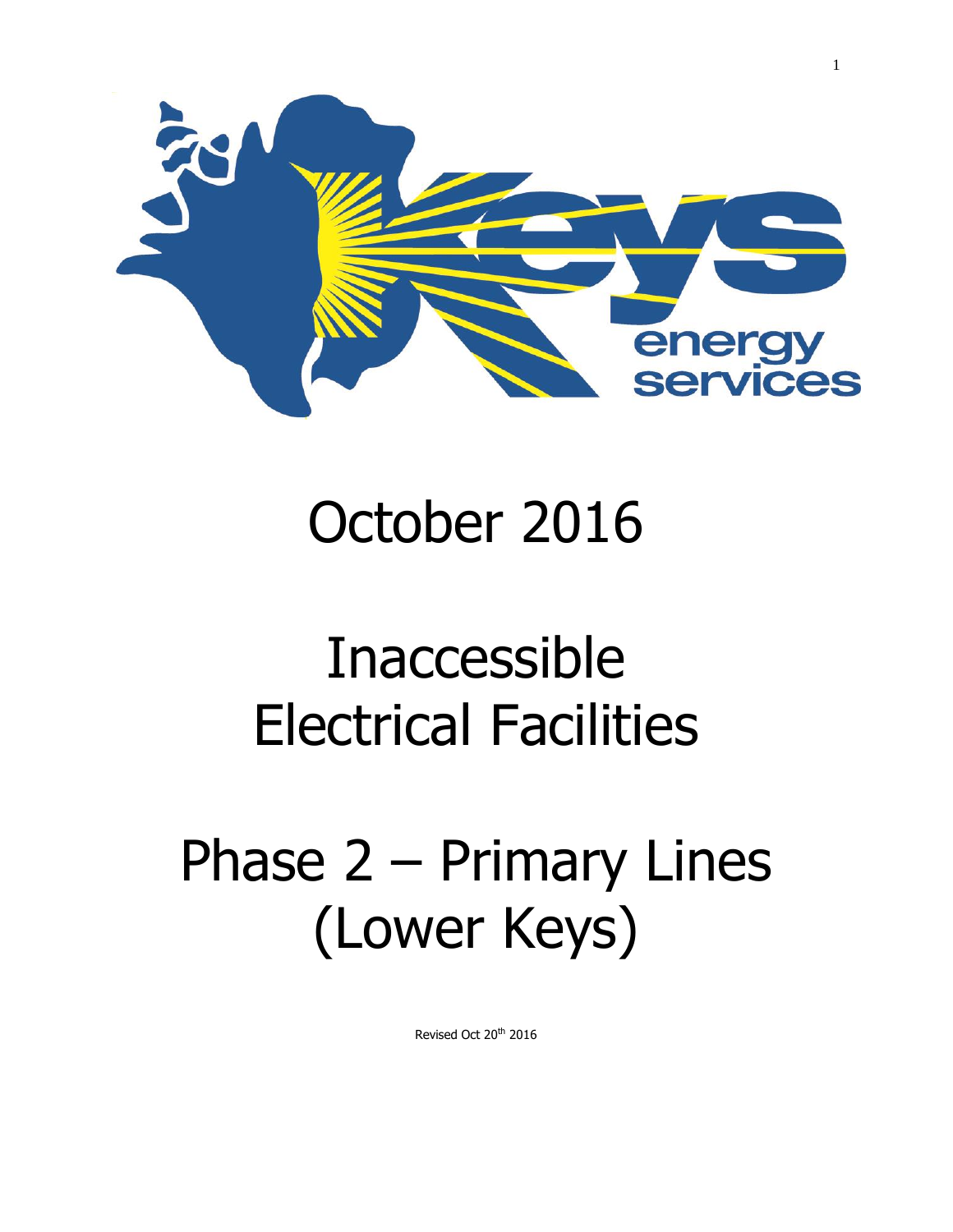### Florida Public Service Commission

In 2006, following the 2004 and 2005 hurricane seasons that were damaging to electrical systems throughout Florida, the Florida Public Service Commission (FPSC) passed Order #25-06.0342 which "requires the cost-effective strengthening of critical electric infrastructure to increase the ability of transmission and distribution facilities to withstand extreme weather conditions, and reduce restoration costs and outage times to end-use customers associated with extreme weather conditions."

The PSC also adopted a companion Order 25-6.0341 which states "in order to facilitate safe and efficient access for installation and maintenance, to the extent feasible, and costeffective, electric distribution facilities shall be placed adjacent to a public road, normally in front of the customers' premises."

### Keys Energy Services' Response

As a result of PSC Order#25-06.0342, Keys Energy Services (KEYS) has undertaken a multi-year program to respond to the PSC Order which has included testing all poles, replacing all poles identified as deficient, changing our construction standards, and fortifying infrastructure designated as critical (feeder to hospital). Additionally, in order to comply with Order 25-6.0341, KEYS Staff has developed a plan to address facilities that are in inaccessible locations in order to comply with PSC orders and to further have a strong, reliable system. KEYS Utility Board members participated in a workshop on the subject on August 23, 2011 in order to better understand the scope of the project and the impacts on customers. Based on input from the Utility Board and continued analysis, KEYS Staff has determined that inaccessible facilities should be divided into two categories – those that support primary lines and those that support secondary lines. KEYS is near completion of primary lines in Key West and would like to commence the primary locations in the Lower Keys.

## Program Description

Phase II will address inaccessible facilities that support primary lines in the Lower Keys and will be addressed over a 24-month period starting in 2016. In total, approximately 110 primary and 13 tap poles will be installed, and this will affect up to 120 customer meters. KEYS' Engineering Department will complete all design work and it is anticipated that all construction work will be completed by outside contractors. The total cost for constructing the new lines and removing the old lines is estimated at \$1.1 million.

KEYS' Engineering Department will work closely with the affected customers to help them identify a solution. KEYS (or a contractor to be determined) will either set a customer pole, which the customer will assume ownership of, so the customer can continue to use the existing meter center/riser or KEYS will reimburse the customer up to \$2,100, including Monroe County permit fee for the costs associated with hiring an electrician to modify the meter center/riser (relocate or extend) so it can receive power from the new lines. The rebate for condominium/apartment buildings will be based on the number of meters; (for example if four meters, then KEYS will pay 4 x  $$2,100 = $8,400$ ). This cost estimate for all riser relocates is estimated to be \$252,000.

## Coordination

KEYS will work closely with Monroe County throughout the project on a variety of issues including customer coordination, tree trimming, and street lights. Additionally, KEYS will work with AT&T and Comcast and urge these telecommunications companies to move expediently.

KEYS' Engineering Field Representatives will meet with each customer to help establish a solution that best meets the customer's and KEYS' needs.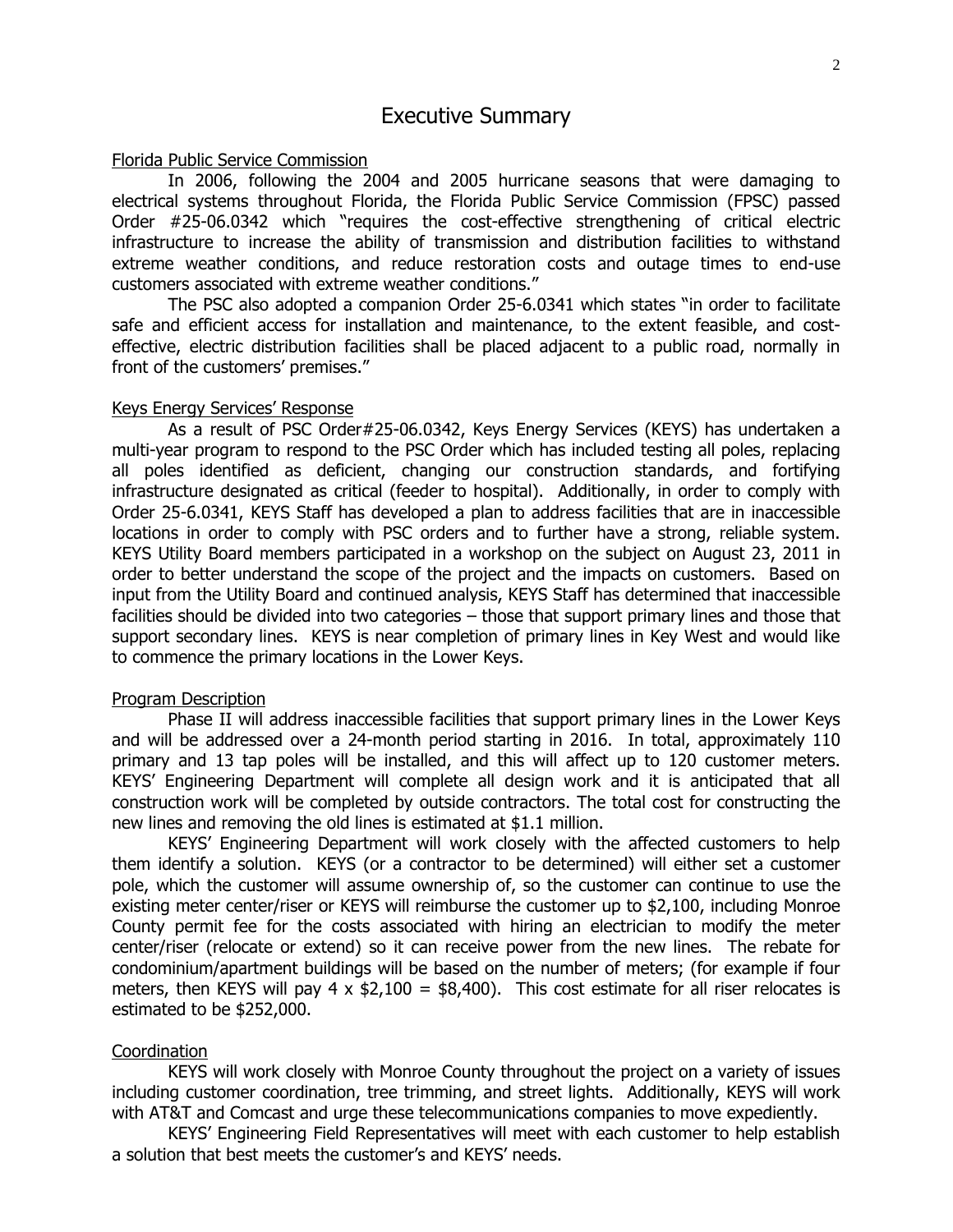## Customer Assistance

In order to meet the Florida Public Service Commission Storm Hardening Orders – and specifically Order #25-06.0341 which states, "in order to facilitate safe and efficient access for installation and maintenance, to extent feasible and cost-effective, electric distribution facilities shall be placed adjacent to a public road, normally in front of the customer's premises," KEYS developed the Inaccessible Facility Project – Phase II. The project specifically works to relocate inaccessible primary facilities to public roads. KEYS' goal is to not only construct accessible facilities, but also to remove the old, inaccessible facilities as soon as possible so that KEYS does not have the continuing maintenance costs and so that customers do not have unsightly facilities. Please note, this last initiative is dependent upon the telecommunication companies removing their services.

In Phase II, a total of 110 poles in the easements affecting 120 customers will ultimately be removed and replaced with 123 new poles installed along public roadways. As a result of the facilities being moved to the public road, customers may need to relocate their risers and meter centers to accommodate the move. Recognizing that this relocation may create a financial burden on KEYS customers, KEYS developed a plan to minimize this burden on customers.

## \*Option 1 – Customer-Owned Pole

For customers who do not wish to incur any costs, KEYS crews will set a customer pole so that the service drop can utilize the existing riser/meter center. The responsibility of setting the pole and transferring service to the pole will be KEYS responsibility (customer will be required to provide underground clearance for KEYS to set the pole). The customer will be required to assume ownership of this pole. If there is any damage to this pole in the future, for example: normal wear and tear or hurricane damage, it will be the customer's full responsibility to replace, repair or remove the pole.

## \*Option 2 – Modify Riser/Meter Center (Riser Extension)

For customers who prefer to avoid having a pole set on their property (and the ongoing responsibility of said pole), KEYS will provide a rebate per riser on the electrical work required to move the riser/meter center. Customers will be required to provide KEYS with three quotes from licensed electricians, and in turn KEYS will provide a rebate to the customer in the amount of the lowest quote. The customer can select whichever licensed electrician they wish, but the rebate will be based upon the lowest quote provided up to but not exceeding \$2,100 including Monroe County permit fees . The rebate will be issued to the customer in a check at the time KEYS is provided final inspection by the County. In order to qualify for the rebate, work must be completed by a licensed electrician. KEYS will not provide rebates for work done as an owner/builder.

Within six months after the customer has met with KEYS' Field Representative to discuss possible solutions, the customer should decide between Option 1 or Option 2. If the customer has not signed an agreement to take ownership of their new customer pole or has not had an electrician complete the work, KEYS reserves the right to disconnect service until customer takes action.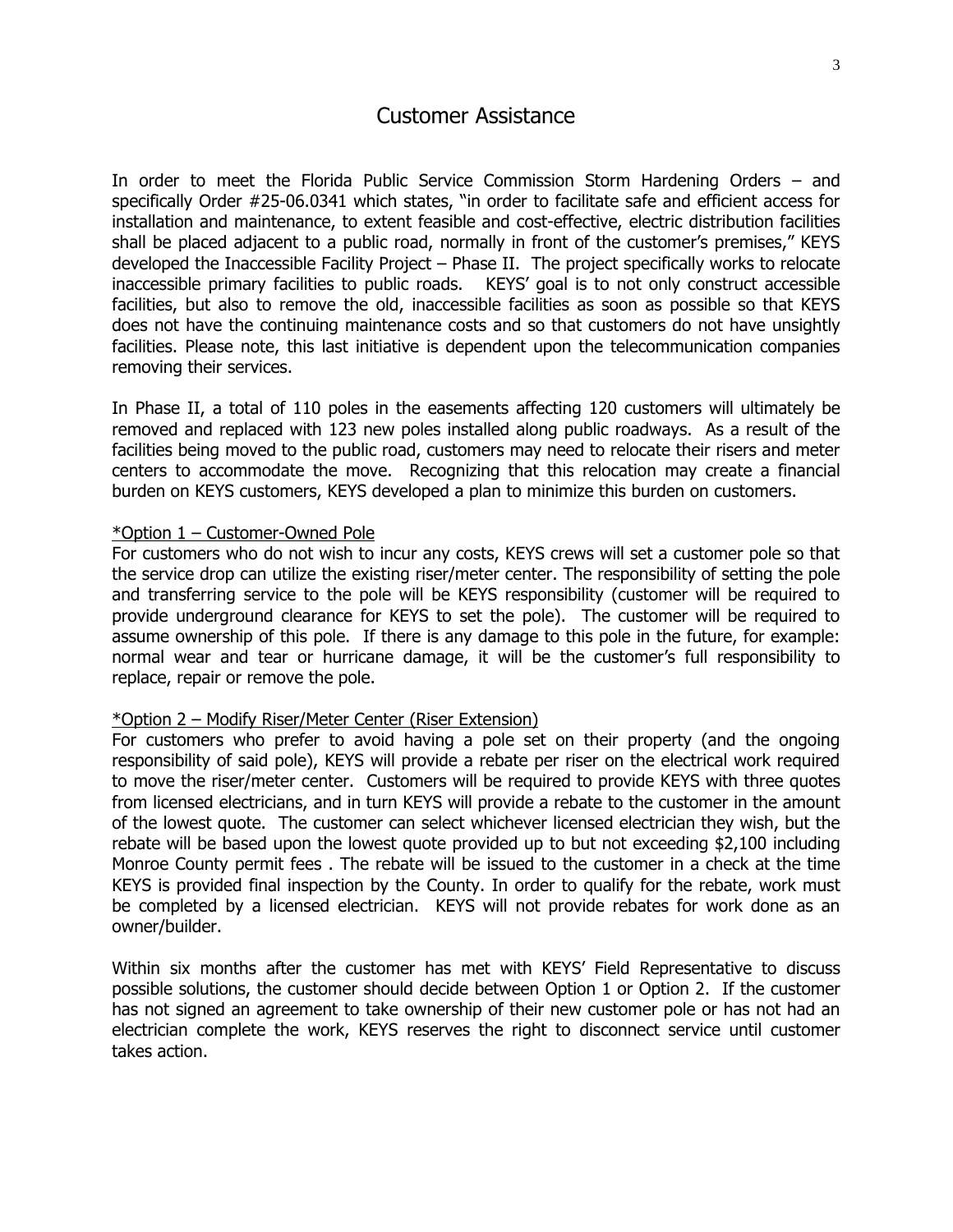\*Modify Riser is the preferred option as it will avoid future pole maintenance by the customer and will be aesthetically more pleasing.

## Service Fee Waiver

Typically, KEYS charges customers an after-hours fee when a service disconnect is performed. This is typically done at the customer's or the electrician's request when they are performing an upgrade of the customer-owned wire or meter center for connects/disconnects that are specifically related to this project. The Utility Board has authorized Staff to waive these fees.

## Collaboration with Customer

The Engineering Field Representatives will meet with each affected customer in order to identify the customer's needs and to customize a design solution that best meets the customer's and KEYS' needs. This plan anticipates that Engineering Field Representatives may have to meet with customers during the evenings or weekends. All design alternatives within NEC & NESC requirements will be considered to make the process as simple and inexpensive as possible for customers. The Engineering Field Representatives will provide each customer with a meter location form indicating a recommended solution that the customer can then provide to their electrician. Additionally, the Engineering Field Representatives will meet with the customer and electrician upon request.

Lower Keys Primary Easement Locations (primary wire)

Balido Terrace, Stock Island Prado Circle, Big Coppitt Key Caribe St, Sugarloaf Key Sandy Circle, Big Pine Key Chapman Ln/5<sup>th</sup> Ave, Big Pine Key Hibiscus/Coconut Hwy, Big Pine Key Poincianna Rd, Big Pine Key Bittersweet, Big Pine Key Warner St, Big Pine Key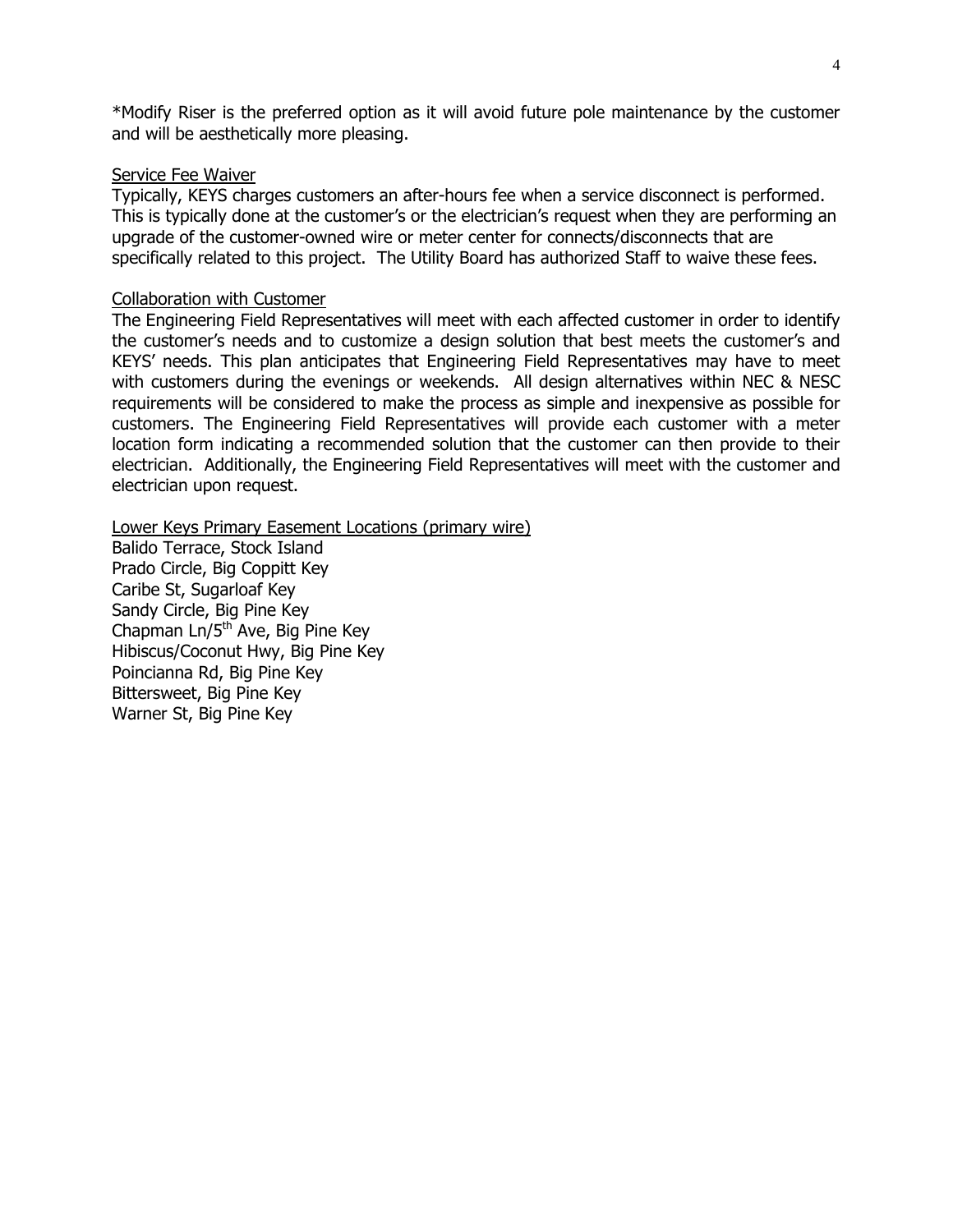## Monroe County Coordination

In order for the inaccessible facilities project to succeed, KEYS will need to have a high level of support and coordination with Monroe County which include:

- Meet with Monroe County electrical inspector for clarification.
- Coordinate closely with Monroe County to minimize customer financial impacts (ongoing).
- Work with Monroe County in respect to customer complaints on public right-of-ways as a result of the proposed pole location/design.
- Minimize tree trimming impacts on public right-of-ways.
- Work with Monroe County on street light adjustments due to new pole lines in right-ofways.
- Work with Monroe County to encourage telecommunication companies to expedite relocating of their facilities.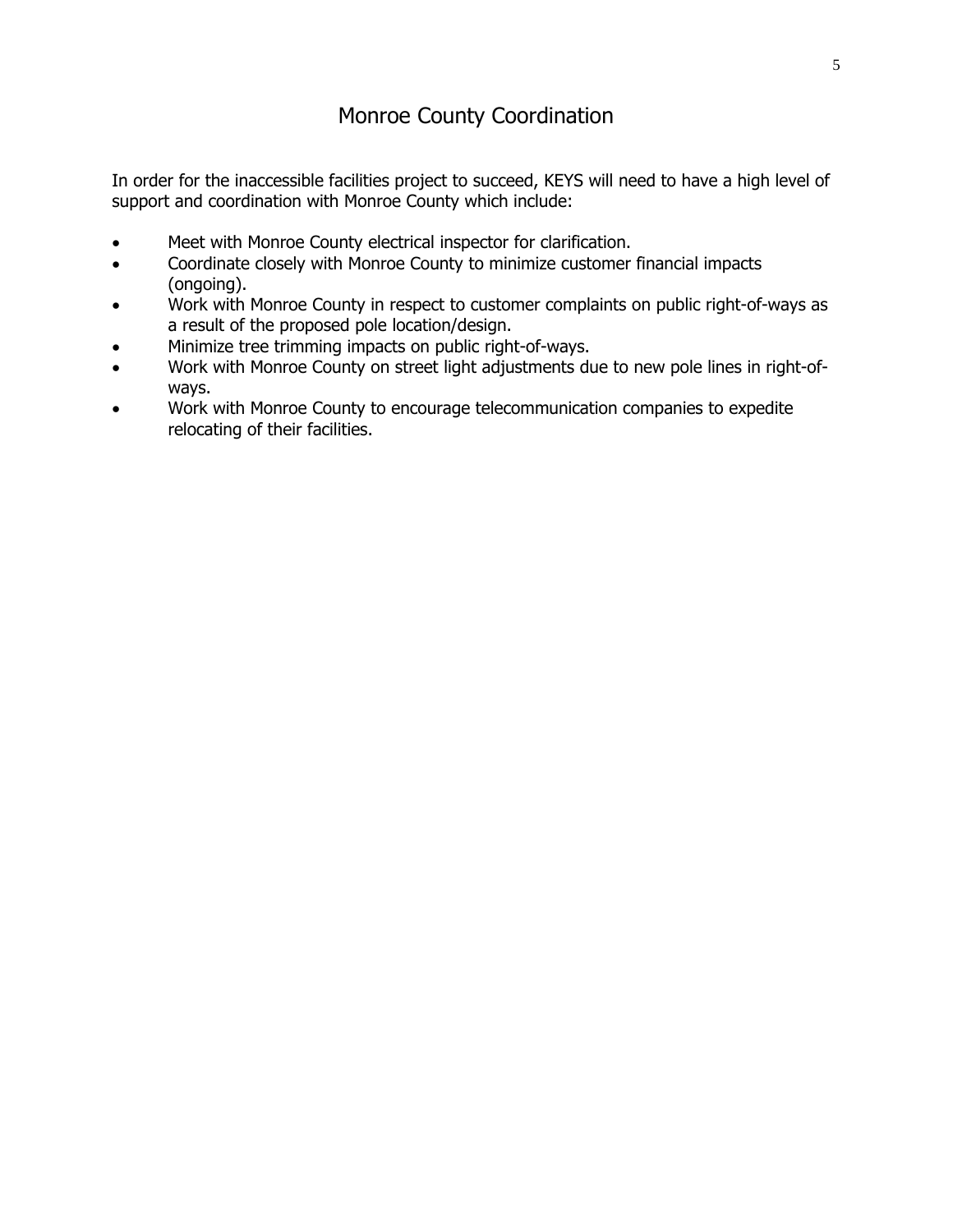## Monroe County Coordination Customer Riser and NEC Code Compliance

The following is the program that Monroe County and KEYS approved:

NEC Code Clarifications

Riser Extensions:

Monroe County will allow riser upgrades to five feet above the roof line – vehicle access only. Riser conduit to be 2.5 rigid No guy required Will allow 3' vertical clearance over flat roof for "drip loop"

Riser Clarifications

Electrical upgrades required beyond riser relocations:

No Customer panel upgrade needed if no additional KW load is added Permits, Inspections and Fees:

Contractor must be licensed in Monroe County

Permit fees are applicable to customer; however, this is reimbursable as part of KEYS rebates.

Section 1. Monroe County supports the Utility Board in its efforts to fortify the electrical system with storm hardened poles and with replacing facilities that are located near inaccessible locations to locations adjacent to public roads.

Section 2. Monroe County supports KEYS' program to construct primary lines along public roads. Such program requires that affected property owners to either modify/extend their riser/meter center or accept ownership of a tap pole, and provides rebates to offset the cost customers may incur hiring a licensed electrician.

Section 3. Monroe County will not waive the cost of permitting the electrical work associated with specifically relocating or extending risers and meter centers as a result of this project.

Section 4. Monroe County supports an approach by their electrical inspectors that allows for:

- $\circ$  Requiring customer or his/her designee to follow normal permitting process for all work associated with this project.
- o Not requiring customers to upgrade their electrical panels (or anything past the meter on the condition that no load is added).
- o Replacing risers located in the rear of the property up to five feet above the roof line on the condition that this type of location meets the three foot clearance above the entire roof that NESC requires for service drops.
- $\circ$  Utilizing a vertical three foot drip loop clearance on the condition that this type of solution meets the three foot clearance above the entire roof that NESC requires.